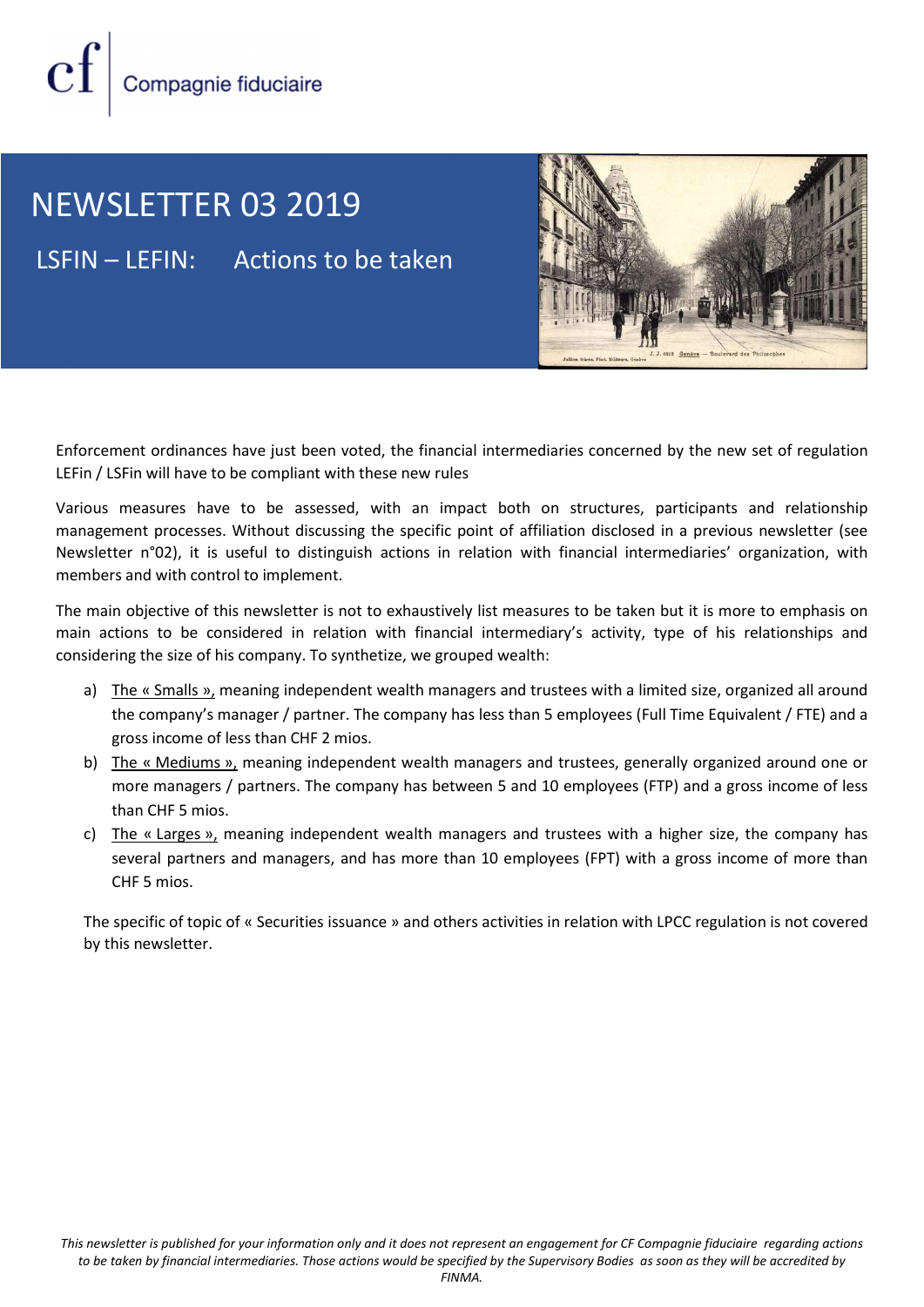

#### 1) Organizational measures

|                           | ompagnie fiduciaire                                                                                                                                                                                               |                           |                           |                           |
|---------------------------|-------------------------------------------------------------------------------------------------------------------------------------------------------------------------------------------------------------------|---------------------------|---------------------------|---------------------------|
|                           |                                                                                                                                                                                                                   |                           |                           |                           |
|                           |                                                                                                                                                                                                                   |                           |                           |                           |
|                           |                                                                                                                                                                                                                   |                           |                           |                           |
|                           |                                                                                                                                                                                                                   |                           |                           |                           |
|                           |                                                                                                                                                                                                                   |                           |                           |                           |
|                           |                                                                                                                                                                                                                   |                           |                           |                           |
|                           |                                                                                                                                                                                                                   |                           |                           |                           |
|                           |                                                                                                                                                                                                                   |                           |                           |                           |
|                           |                                                                                                                                                                                                                   |                           |                           |                           |
|                           |                                                                                                                                                                                                                   |                           |                           |                           |
|                           |                                                                                                                                                                                                                   |                           |                           |                           |
|                           |                                                                                                                                                                                                                   |                           |                           |                           |
|                           |                                                                                                                                                                                                                   |                           |                           |                           |
| <u>izational measures</u> |                                                                                                                                                                                                                   |                           |                           |                           |
|                           |                                                                                                                                                                                                                   |                           |                           |                           |
|                           |                                                                                                                                                                                                                   |                           |                           |                           |
|                           |                                                                                                                                                                                                                   |                           |                           |                           |
|                           | <b>Steps to take</b>                                                                                                                                                                                              | "Smalls"                  | "Mediums"                 | "Larges"                  |
|                           | Plan internal directives defining:                                                                                                                                                                                |                           |                           |                           |
|                           | - company's organization,                                                                                                                                                                                         |                           |                           |                           |
|                           | - scope of practice,                                                                                                                                                                                              |                           |                           |                           |
| For<br>authorization      | - geographical area of practice,                                                                                                                                                                                  | X                         | X                         | Х                         |
|                           | - risks exposure,                                                                                                                                                                                                 |                           |                           |                           |
|                           | - risks hedging measures.                                                                                                                                                                                         |                           |                           |                           |
|                           | Affiliate to a mediation organism                                                                                                                                                                                 | $\mathsf{x}$              | $\boldsymbol{\mathsf{X}}$ | $\boldsymbol{\mathsf{X}}$ |
|                           | Information about significant subsidiary (10%)                                                                                                                                                                    | $\mathsf{X}$              | $\mathsf{X}$              | $\mathsf{x}$              |
|                           | Information about potential activities developed abroad                                                                                                                                                           | X                         | X                         | $\boldsymbol{\mathsf{x}}$ |
|                           |                                                                                                                                                                                                                   | $\boldsymbol{\mathsf{x}}$ | $\mathsf{x}$              | $\boldsymbol{\mathsf{x}}$ |
|                           | Proof of irreproachable activity for qualified persons (identification, CV, criminal record extract, professional references,)<br>Authorization request for each activity developed (wealth management, trustee,) | $\boldsymbol{\mathsf{x}}$ | X                         | $\boldsymbol{\mathsf{x}}$ |
|                           |                                                                                                                                                                                                                   |                           |                           |                           |
| For<br>governance         | At least one qualified executive                                                                                                                                                                                  | $\mathsf{X}$              | X                         | X                         |
|                           | A formalized continuation plan a minima compliant with authorization criterias                                                                                                                                    | $\mathsf{X}$              |                           |                           |
|                           | Qualified executive must have to sign jointly                                                                                                                                                                     |                           | $\mathsf{X}$              | $\mathsf{x}$              |
|                           | Top management (directors) in charge of oversight and controls have to be independant with executive in charge of operating management                                                                            | N/A <sup>(1)</sup>        | $N/A^{(1)}$               | X                         |
|                           | Set up an internal audit department                                                                                                                                                                               |                           |                           | $X^{(2)}$                 |
|                           | Split between risk management and control activities / operating management activities <sup>(3)</sup>                                                                                                             | N/A <sup>(1)</sup>        | $\mathsf{x}$              | X                         |
|                           | Qualified executives should have at least 5 years of professional experience in wealth management, trust or asset management                                                                                      | $\mathsf{X}$              | $\mathsf{X}$              | X                         |
|                           | Complete 40 hours of continuous training in relation with activities developed (with an university degree, a professional or a specific certification                                                             |                           |                           |                           |
| <b>For training</b>       | such as CAS,)                                                                                                                                                                                                     | X                         | X                         | X                         |
|                           | Complete continuous training courses (in accordance with specifications definite by the Supervisory Body)                                                                                                         | X                         | $\boldsymbol{\mathsf{x}}$ | X                         |
|                           | Register to the commercial register for any kind of authorized entities                                                                                                                                           | $\mathsf{X}$              | $\boldsymbol{\mathsf{X}}$ | $\mathsf{X}$              |
|                           | Subscribe to a liability insurance for civil responsability:                                                                                                                                                      |                           |                           |                           |
|                           | - at least KCHF 500/year,                                                                                                                                                                                         |                           |                           |                           |
|                           |                                                                                                                                                                                                                   |                           |                           |                           |
|                           | - from 2 to 4 advisors CHF 1.5 mio,                                                                                                                                                                               | X                         | X                         | X                         |
|                           | - from 5 to 8 advisors CHF 3 mios,                                                                                                                                                                                |                           |                           |                           |
| For the<br>company        | - > 8 advisors CHF 10 mios.                                                                                                                                                                                       |                           |                           |                           |
|                           | The insurance could be replaced by an equivalent blocked warranty                                                                                                                                                 |                           |                           |                           |
|                           | Minimum share capital of CHF 100'000 or equivalent (net equities, shareholders current accounts postponed, bank guarantees,)                                                                                      | $\mathsf{X}$              | $\mathsf{X}$              | X                         |
|                           | At least 25% of fixed expenses covered by net equity or any equivalent guarantee                                                                                                                                  | $\mathsf{X}$              | $\boldsymbol{\mathsf{X}}$ | X                         |
|                           | Complete a prudentiel audit in accordance with provisions and frequencies defined by the SB (realised by the an external auditor, by the SB's                                                                     | $\mathsf{X}$              | X                         | X                         |
|                           | auditors, annually or on a multi-year period till 4 years)                                                                                                                                                        |                           |                           |                           |
|                           | Audit of company's financial statements, a priori on the same frequency as prudential audits, in order to certify financial accounts (gross income,                                                               | X                         | X                         |                           |
|                           |                                                                                                                                                                                                                   |                           |                           |                           |
|                           | fixed expenses and net equity)                                                                                                                                                                                    |                           |                           | X                         |

This newsletter is published for your information only and it does not represent an engagement for CF Compagnie fiduciaire regarding actions to be taken by financial intermediaries. Those actions would be specified by the Supervisory Bodies as soon as they will be accredited by FINMA.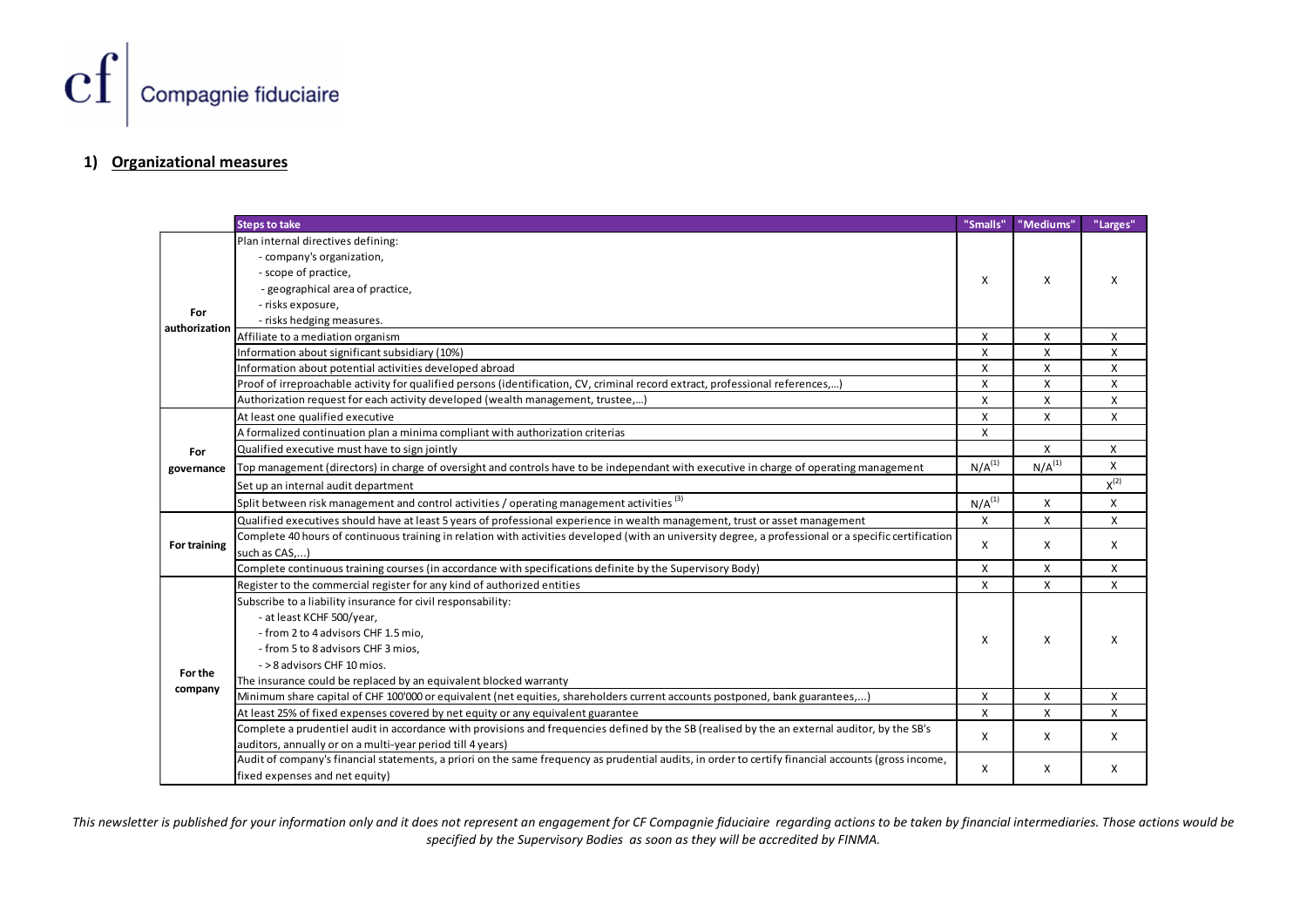### Compagnie fiduciaire

 $(1)$  With some exception or specific risk identified during the process of authorization or a posteriori by the SB. Specific risks considered are:

- management of relationships domiciled in an high risk country form AML or corruption
- management of relationships domiciled in a non-signatory country for AEOI with Switzerland
- wealth management for PEP
- wealth management of values deposited outside of Switzerland
- branch or subsidiary abroad
- clientele concentration
- wealth management inside a fund non regulated by a prudential supervision or through a domicile structure
- wealth management with a general or unlimited power of attorney
- use of leveraged financial instruments
- management of too many relationships compared with the available staff

(2) On FINMA's request

(3) See following comments

 $\rightarrow$  Regarding point 3 and the specific question of segregation between « control » activities with wealth management tasks, several options seem to be offered by the regulator. For operating considerations, controls and risk management (Compliance in a broad sense) are the responsibility of top management and so, of a qualified executive. This function includes preventive and detection control. For technical reasons and due to the internal organization chosen, the company may delegate this function to one or more employees under the responsibility of the qualified executive.

Likewise, when considering smaller entities or bicephalous organization or without any particular risk, a segregation of controlling functions between qualified executives must also be developed. An example is given in the ordinances commentaries. One executive could supervise the Compliance activity if he is not in charge of portfolios' management. In the opposite, the executive in charge of portfolios' oversight could only proceed to specific controls related to AML duties (transactions monitoring, cross border check…). The monitoring of portfolios will then be dedicated to the first executive.

In the same way, we could imagine that a cross-check would be created. Then, the Compliance function will be completed by the two qualified executive but their controls would be limited to portfolios not directly managed by them. Their own portfolios would then be controlled by their partner. The main objective is to permanently ensure the « 4 eyes principles ».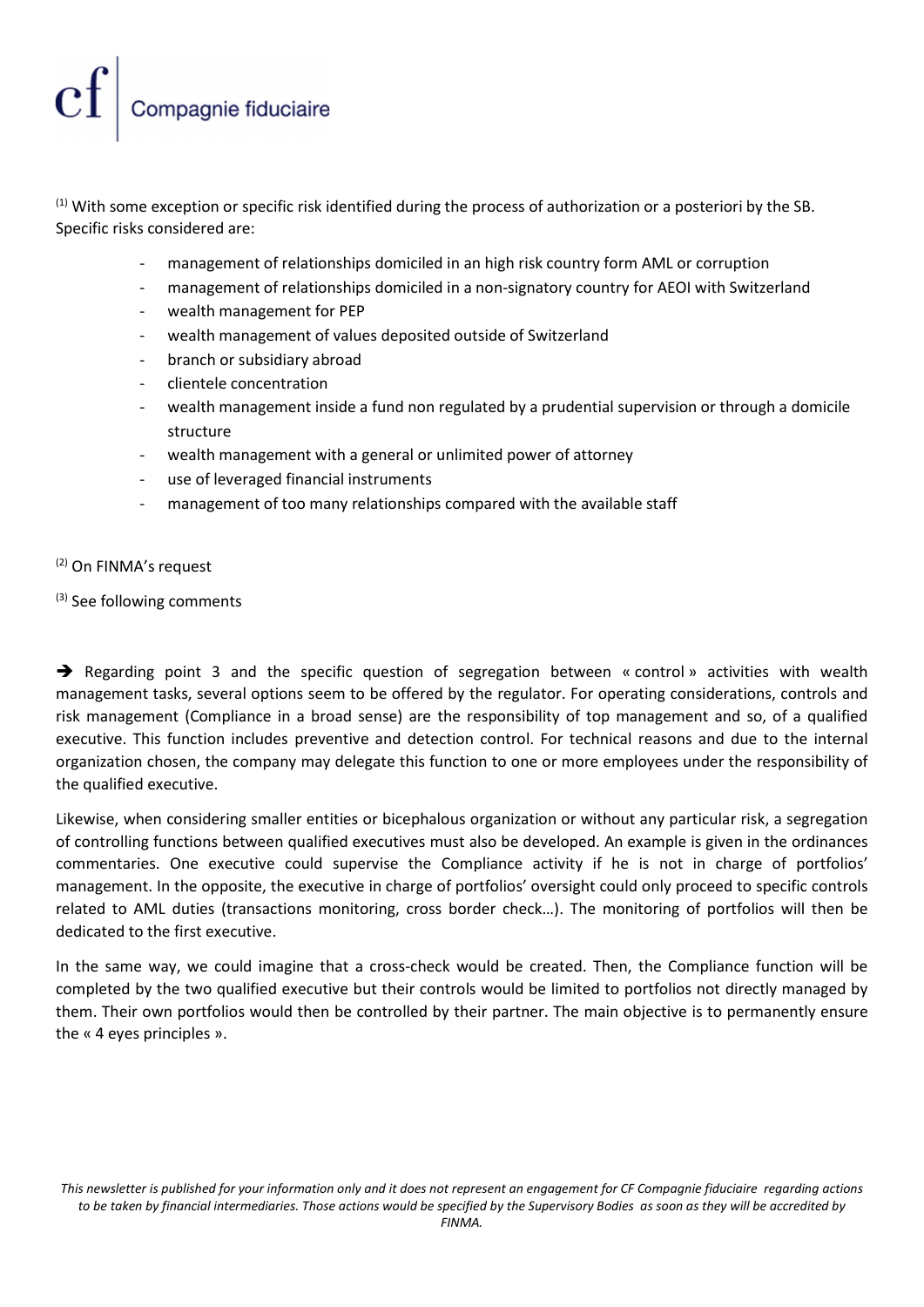# Compagnie fiduciaire

Rules for net equities and other accounting threshold are defined at article 29 and following OEFin. Financial data must be established in accordance with Code of obligations (CO) standard presentation of financial statements. For overindebtness entities, postponed debts and loans have to be considered for only 80% of their value in net equities calculation.

For ratio controls and other financial data, the regulator did not modify specific CO rules for statutory audit. There is no new obligation to get a legal auditor with this new regulation. Nevertheless, figures have to be controlled!

Therefore, prudential auditors will probably have to check compliance ratios and integrity of financial data during their audit with the frequency decided by the SB.

This point will have to be clarified because it creates a lot of problem about its feasibility and it does not seem to be in compliance with a lot of professional standards of auditing. The regulator put the stress on his willingness of pragmatism and his objective to reduce costs induced by the reform by creating the opportunity for a four years audit period. But, it does not seem to be technically possible, for example, to certify net equities amounts (which represent the accumulation of previous years' results) only for the year when prudential audit is performed. Furthermore, when the company already has a statutory auditor different from prudential auditor, the prudential auditor needs to check the controls done by the statutory auditor and the adequate financial statements disclosure. Once again, if there are some discrepancies, some trouble might probably appear. Some decisions and clarifications on these points are expected.

### 2) Actions to be taken for wealth management considerations

If the new regulations involve a lot of organizational changes, it will be the same for wealth management and all the rules for services providers. These changes will concern services providers for wealth management, issuers of financial instruments or trustees.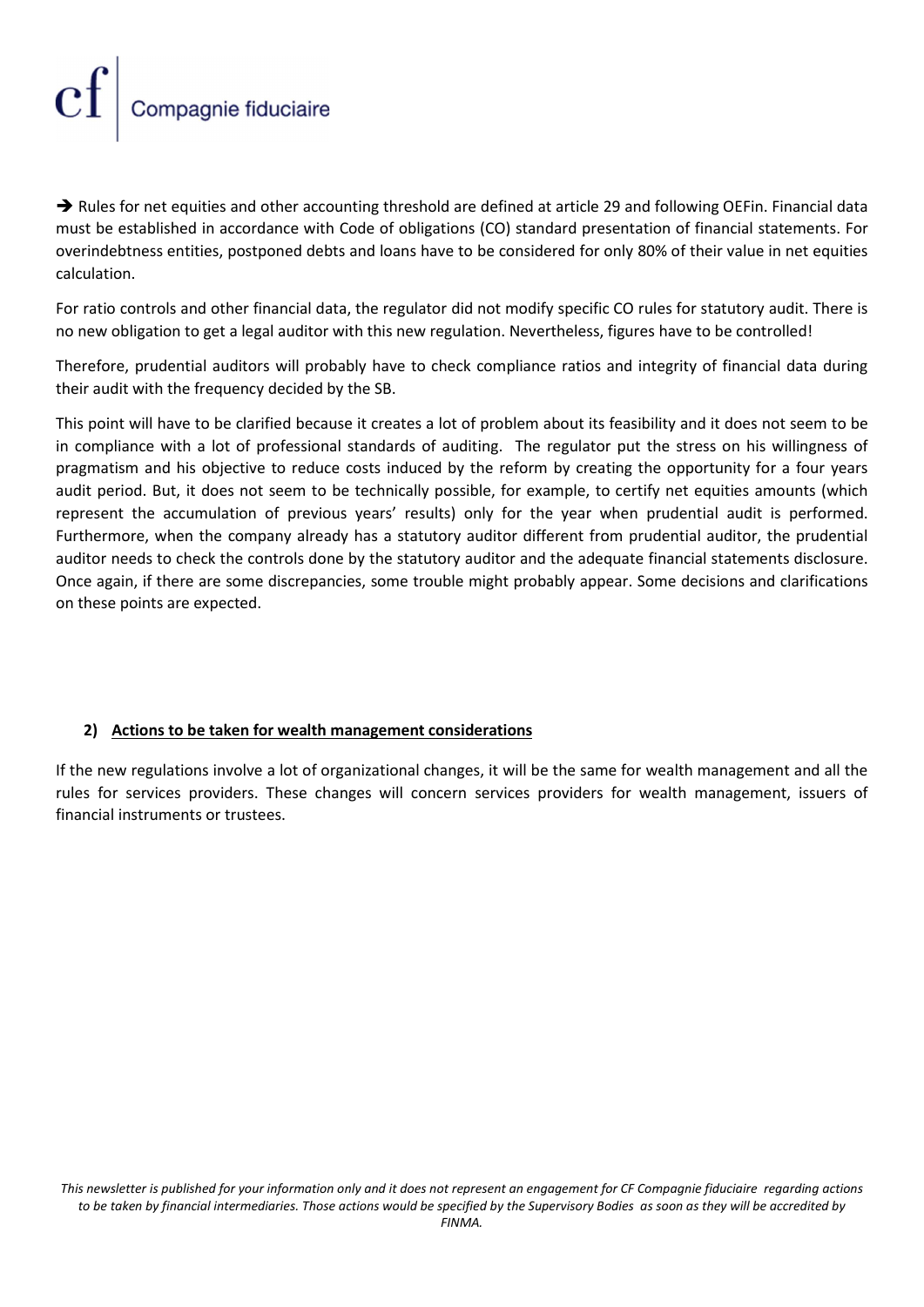|                                                    | Compagnie fiduciaire                                                                                                                                                                                                                                                                                                            |                                                                                                                                                                                                              |                                                                                        |  |
|----------------------------------------------------|---------------------------------------------------------------------------------------------------------------------------------------------------------------------------------------------------------------------------------------------------------------------------------------------------------------------------------|--------------------------------------------------------------------------------------------------------------------------------------------------------------------------------------------------------------|----------------------------------------------------------------------------------------|--|
|                                                    |                                                                                                                                                                                                                                                                                                                                 |                                                                                                                                                                                                              |                                                                                        |  |
|                                                    |                                                                                                                                                                                                                                                                                                                                 |                                                                                                                                                                                                              |                                                                                        |  |
|                                                    |                                                                                                                                                                                                                                                                                                                                 |                                                                                                                                                                                                              |                                                                                        |  |
|                                                    |                                                                                                                                                                                                                                                                                                                                 |                                                                                                                                                                                                              |                                                                                        |  |
|                                                    |                                                                                                                                                                                                                                                                                                                                 |                                                                                                                                                                                                              |                                                                                        |  |
|                                                    |                                                                                                                                                                                                                                                                                                                                 |                                                                                                                                                                                                              |                                                                                        |  |
|                                                    |                                                                                                                                                                                                                                                                                                                                 |                                                                                                                                                                                                              |                                                                                        |  |
|                                                    |                                                                                                                                                                                                                                                                                                                                 |                                                                                                                                                                                                              |                                                                                        |  |
|                                                    |                                                                                                                                                                                                                                                                                                                                 |                                                                                                                                                                                                              |                                                                                        |  |
|                                                    | <b>Duties</b>                                                                                                                                                                                                                                                                                                                   | <b>Consequences</b>                                                                                                                                                                                          | <b>Deadlines</b>                                                                       |  |
|                                                    | Clients have to be sorted by nature:<br>- private clients,                                                                                                                                                                                                                                                                      | Due to their own nature, the checking level and information level to release is different.                                                                                                                   | Two years from 01.01.2020, financial                                                   |  |
| Clients' classification                            | - professional clients,                                                                                                                                                                                                                                                                                                         | Client classification is the main step for wealth management activity because it determines for the                                                                                                          | intermediaries will have to choose the<br>starting date of implementation of the new   |  |
|                                                    | - institutional clients                                                                                                                                                                                                                                                                                                         | future of the relationship the level of duties to perform.<br>Without any qualification, all clients will be considered as private clients.                                                                  | rules during this transition period, All new                                           |  |
|                                                    |                                                                                                                                                                                                                                                                                                                                 |                                                                                                                                                                                                              | rules have to be applied at the same time.                                             |  |
|                                                    | Clients' classification will require a specific formalization, with detailled information for the client<br>about the involvments of its classification and potential waive of a status (opting out <sup>(1)</sup> ).                                                                                                           | New formulars have to be prepared, those documents will allow:<br>- To validate legal nature of clients,                                                                                                     |                                                                                        |  |
| <b>Formalization of basic</b><br>documentation     |                                                                                                                                                                                                                                                                                                                                 | - To identify their activity, their knowledge and experience about financial environment,<br>- To sort them into specific classes,                                                                           | Immediatly considering the short term<br>transition period.                            |  |
|                                                    |                                                                                                                                                                                                                                                                                                                                 | - To formalize any potential "opting out" for qualified clients, after a mandatory information about                                                                                                         |                                                                                        |  |
|                                                    | Financial intermediaries have to detail and to provide to the client with offer of services :                                                                                                                                                                                                                                   | the consequences of this waiver.<br>The commercial offer is generally disclosed in the mandate, hence information have to be repeated                                                                        |                                                                                        |  |
| <b>Legal informations for</b><br>services provided | - legal informations about his company,                                                                                                                                                                                                                                                                                         | in a new contrat or in a specific appendix. As long as these information are available for the client                                                                                                        |                                                                                        |  |
|                                                    | - risk information about financial instruments,<br>- services offered,                                                                                                                                                                                                                                                          | with sufficient time before signing the mandate. It supposes that this timing must be documented<br>and the exact duration has to be defined by the SB.                                                      | Two years from 01.01.2020, financial                                                   |  |
|                                                    | - any link with third parties regarding the services offered,<br>- selection process of financial instrument.                                                                                                                                                                                                                   | For risk information about financial instruments, we assume that the regular ASB brochure will be                                                                                                            | intermediaries will have to choose the<br>starting date of implementation of the new   |  |
|                                                    |                                                                                                                                                                                                                                                                                                                                 | sufficient for traditionnal wealth activities. In any cas of particular activity / financial instruments, a                                                                                                  | rules during this transition period, All new                                           |  |
|                                                    | In case of financial instrument recommandation, the related legal information must be made specific information should be necessary.<br>available for the clients.                                                                                                                                                              |                                                                                                                                                                                                              | rules have to be applied at the same time.                                             |  |
|                                                    |                                                                                                                                                                                                                                                                                                                                 | Relationships with third or related parties and providers concern transactions that could have an<br>impact on services costs <sup>(2)</sup> or which could generate a conflict of interests.                |                                                                                        |  |
|                                                    | Clients have the right of being regularly informed and receive regular feedbacks.                                                                                                                                                                                                                                               | This point comes to reinforce current wealth management legal framework rules and disposals about                                                                                                            |                                                                                        |  |
|                                                    | On clients' request the financial intermediary have to inform about :                                                                                                                                                                                                                                                           | reporting for clients.                                                                                                                                                                                       | Two years from 01.01.2020.                                                             |  |
| <b>Contract information</b><br>related to services | - results for services provided,                                                                                                                                                                                                                                                                                                | A minimum standard has still to be defined but the report will probably need to include usual                                                                                                                | However, for transparence issues and                                                   |  |
| offered                                            | - allocation, evaluation and evolution of the portfolios,<br>- global costs in relation with services provided.                                                                                                                                                                                                                 | banking documents (performance report), a presentation of services provided and results obtained,<br>as well as direct and indirect costs / inducements (recurring or not), related to the services offered. | efficiency, financial intermediaries may find<br>advantageous to develop now reporting |  |
|                                                    |                                                                                                                                                                                                                                                                                                                                 |                                                                                                                                                                                                              | templates.                                                                             |  |
|                                                    | he form of the reports will be homogenized and defined by the Federal Council.<br>Wealth managers must have to assess appropriateness and adequacy of financial services provided.                                                                                                                                              | As presented in the previous point, these obligations represent a reinforcement of wealth                                                                                                                    |                                                                                        |  |
|                                                    |                                                                                                                                                                                                                                                                                                                                 | management framework rules already applied by most of the wealth managers and an extension to                                                                                                                |                                                                                        |  |
|                                                    | The appropriateness is assessed when the provider offer one-shot advices or recommandation.                                                                                                                                                                                                                                     | advisor activities.                                                                                                                                                                                          |                                                                                        |  |
| Check<br>appropriateness<br>and/or adequacy        | The adequacy must be assessed when the provider offer services on the global wealth (or at least on  The check of the appropriateness will consist in controlling and documenting for each isolated<br>the assets under management) of the clients.                                                                             | transaction, the knowledge and experience of clients about the considered financial product.                                                                                                                 | Two years from 01.01.2020, financial                                                   |  |
|                                                    |                                                                                                                                                                                                                                                                                                                                 |                                                                                                                                                                                                              | intermediaries will have to choose the                                                 |  |
|                                                    | These controls are not necessary when the services offered are performed without any advice /<br>execution only, but only if the financial intermediary has communicated to the client that no check is   objectives and their knowledge and experience (investment strategy and risk profile for current rules during this tra | The check of the adequacy consists in controlling financial environment of the clients, investment starting date of implementation of the new                                                                |                                                                                        |  |
|                                                    | performed.                                                                                                                                                                                                                                                                                                                      | regulation). The documentation should provide:                                                                                                                                                               | rules have to be applied at the same time.                                             |  |
|                                                    | These checks, as well as legal and contractual information presented above should be excluded by<br>professional clients. This waiver to be valid has to be formally documented (express waiver).                                                                                                                               | - nature and amount of regular income of the clients and his present and future engagements,                                                                                                                 |                                                                                        |  |
|                                                    |                                                                                                                                                                                                                                                                                                                                 | - investment strategy in terms of duration, objectives (conservation, growth,) and his risk<br>appetite,                                                                                                     |                                                                                        |  |
|                                                    |                                                                                                                                                                                                                                                                                                                                 | - potential investment restriction.                                                                                                                                                                          |                                                                                        |  |
|                                                    | The company need to document processes developed for identifying and regulating conflicts.<br>The financial intermediary also need to create a wage policy which preserve client's interests.                                                                                                                                   | All these controls have to be documented in company's internal directives and to be communicated<br>to all its employees.                                                                                    |                                                                                        |  |
|                                                    |                                                                                                                                                                                                                                                                                                                                 | These rules also supervise inducements from 3rd parties. There is no significant change comparing                                                                                                            | Already valid for inducements.                                                         |  |
| of interest                                        | Management conflicts The company also have to put in place processes for authorization and followp up employees<br>personal accounts dealing.                                                                                                                                                                                   | with current wealth management legal framework rules. Inducements are still authorized:                                                                                                                      | All other items (employees supervision,<br>nternal directives) have to be implemented  |  |
|                                                    |                                                                                                                                                                                                                                                                                                                                 | - if the client express waive inducement after an appropirate information (type of inducement                                                                                                                |                                                                                        |  |
|                                                    |                                                                                                                                                                                                                                                                                                                                 | and scale, calculation criterias and range)                                                                                                                                                                  | within 2 years.                                                                        |  |

This newsletter is published for your information only and it does not represent an engagement for CF Compagnie fiduciaire regarding actions to be taken by financial intermediaries. Those actions would be specified by the Supervisory Bodies as soon as they will be accredited by FINMA.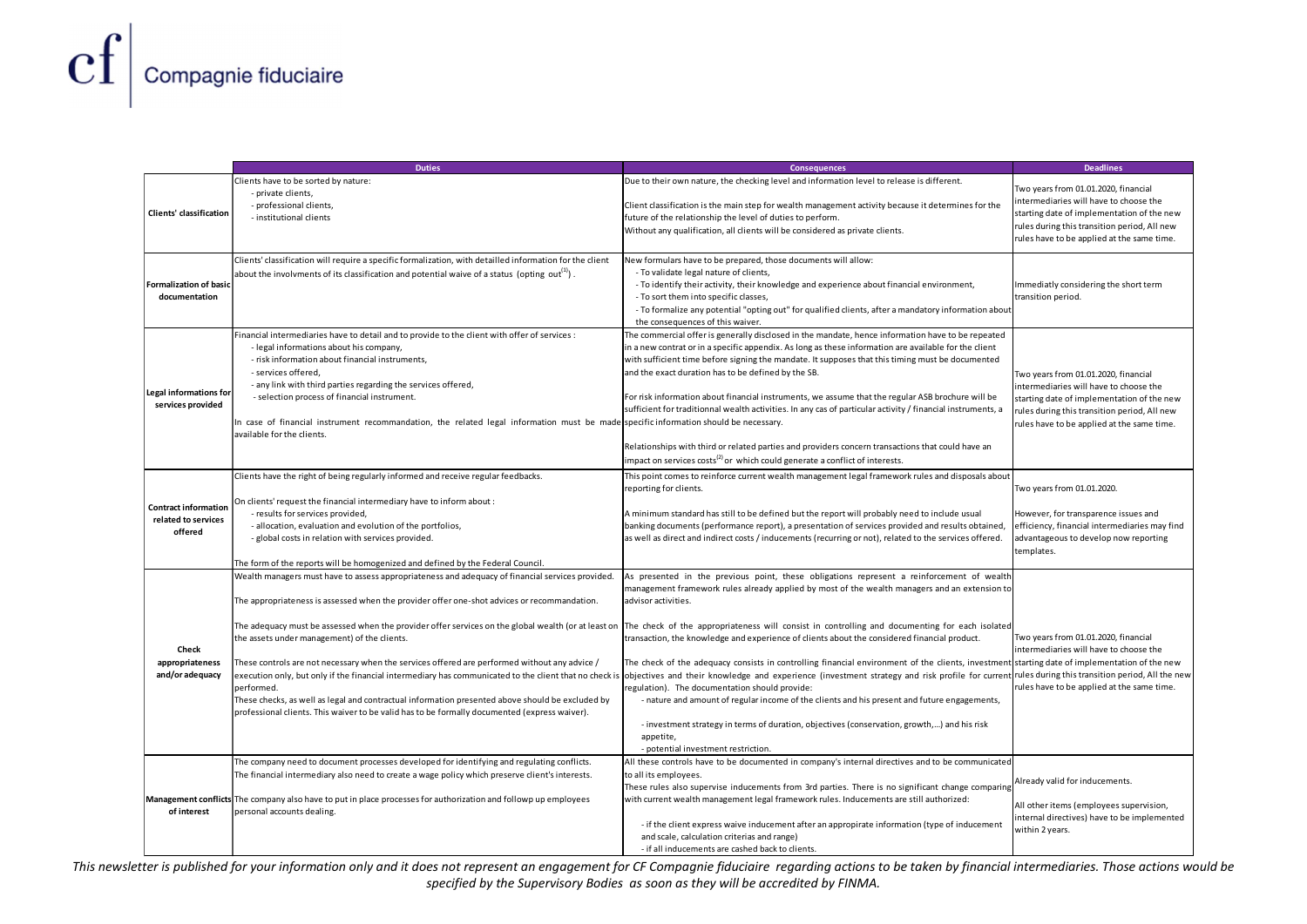## Compagnie fiduciaire

 $(1)$  Opting out, high net worth private clients could waive to be considered as private client only and to opt for professional clients' rules. A client could be considered as a high net worth private client if:

 he has sufficient experience and knowledge of financial environment and products and if he has a referring wealth over than CHF 500'000.-

or

• he has a referring wealth of more than CHF 2 mios.

Real estate is not considered in the definition of referring wealth.

Additionally, professional clients could opt to be considered as institutional clients.

To summarize, professional clients represent all financial intermediaries submitted to AML regulation (banks insurance companies,….) plus all the entities (private or public) with a professional cash management and all the « big company » (company which met 2 thresholds on the following 3 total of balance sheet over CHF 20 mios, total turnover over CHF 40 mios or more than CHF 2 mios of net equities).

As opposite, institutional or professional clients could opt in and ask to be considered as pertaining to the lower category.